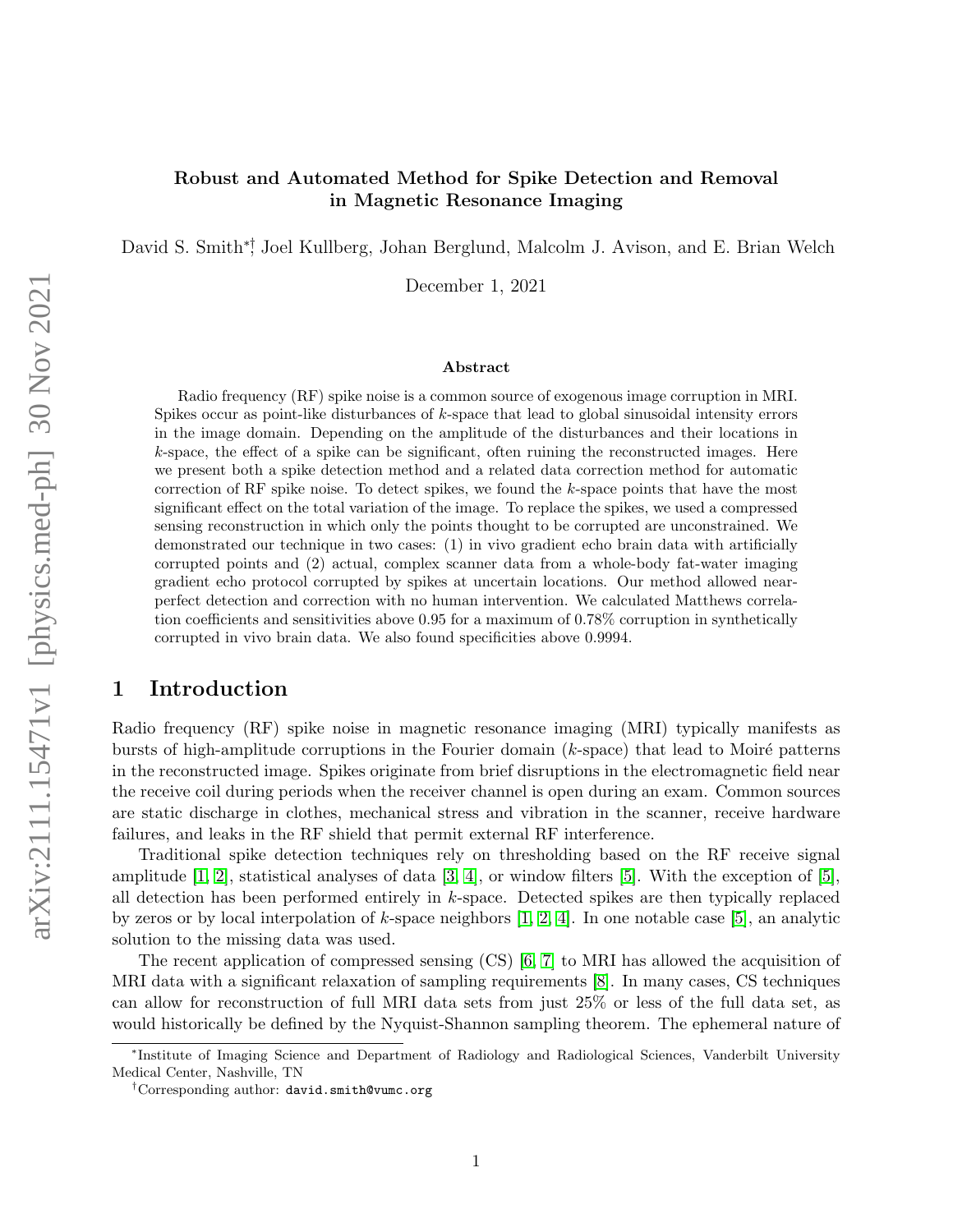RF spikes, which leads to local corruption of the k-space data, suggests that a CS reconstruction of the corrupted data should be extremely accurate.

We were initially motivated to find an improved spike detection and removal algorithm because we experienced severely corrupted data in a longitudinal fat-water imaging study. The data were taken with a faulty RF room shield, and the built-in commercial software was unable to correct the severely corrupted data on a majority of slices. In this work, we present our resulting improved and robust methods for both spike detection and removal that require no user intervention or prior information about the acquisition of the data. This method can also be run retrospectively when post processing already acquired data.

In Section 2, we describe a new method for spike detection and removal. In Section 3, we show the results of this method on both in vivo brain data with synthesized spikes and severely corrupted actual whole-body gradient echo data, acquired with a damaged RF room shield beneath the patient support and containing an unknown number of spikes arising from RF leakage secondary to loss of RF shield integrity. In Section 4, we discuss the practical uses for our methods and possible improvements.

## 2 Materials and Methods

#### 2.1 Spike Detection Method

During collection of the data at an MRI scanner, the imaging volume is encoded by variable spatial frequencies that are then interpreted as the coefficients of the discrete Fourier transform (DFT) of the target. Perturbing a single Fourier coefficient in  $k$ -space will lead to global sinusoidal intensity variations in the image. In one sense, the coefficients of the DFT are the coefficients which minimize the approximation error of the imaging target. Since anatomical structures are typically smooth objects on a flat (signal free) background, the coefficients that cause the most "rippling" in the image should be the least accurate. Furthermore, since all coefficients are corrupted at some level by noise, we would like to distinguish a point of diminishing returns, beyond which we are replacing noisy, but probably valid, data. Optimal image improvement should result when all data corrupted by RF spikes are replaced and all valid points are retained. In practice, however, this may not necessarily be possible, so we must plan to strike a balance between possibly missing spikes and not correcting all image artifacts or possibly discarding valid data and losing the information that it contained.

We define the collected data, or k-space, of a complex-valued image x as  $d = \mathcal{F}x$ , where F is the DFT operator. To begin spike detection, each element of  $d$  was zeroed in turn, and a corresponding modified magnitude image  $x^k$  was created with an inverse DFT:

$$
x^k = |\mathcal{F}^{-1}I^k d|,\tag{1}
$$

where  $I^k$  is the identity matrix with the k-th element along the diagonal set to zero. In theory, if the datum  $d_k$  deleted was valid, the image quality of  $x^k$  should decrease; if  $d_k$  had been corrupted, the image quality should improve. Since the total variation (TV) is very sensitive to alterations in the Fourier domain, we hypothesized that the TV should separate the corrupted data from the valid data.

A vector of aggregated TV values  $t$  was then constructed, where the k-th element of  $t$  was computed as the TV of the derived image  $x^k$ :

$$
t_k = \sum_{s=1}^{N} \left\| \nabla_s \boldsymbol{x}^k \right\|_1, \qquad (2)
$$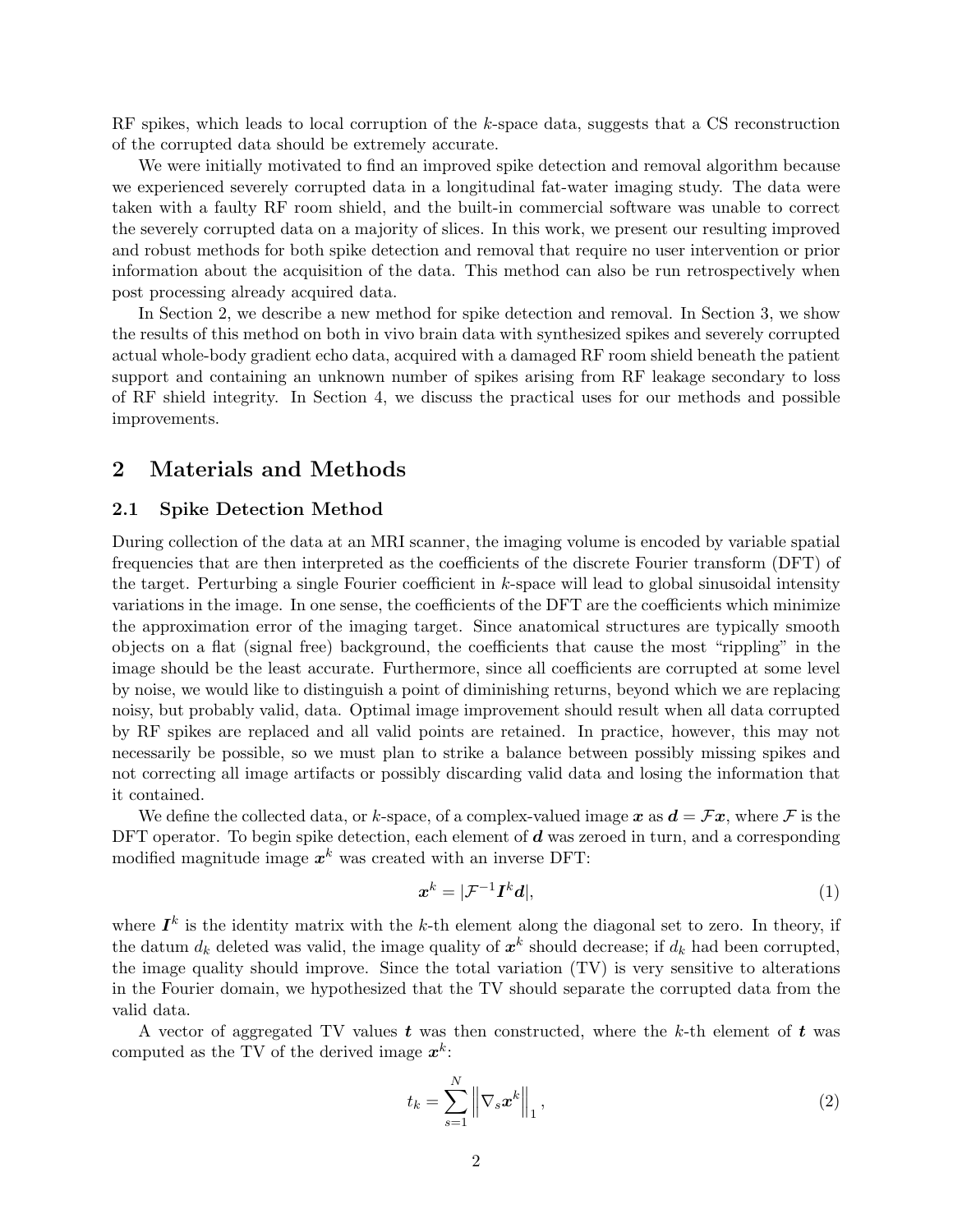where N is the total number of data points,  $\nabla_s$  is the forward difference along the dimension s (e.g.  $s = \{1, 2, 3\}$  for a 3-D protocol) and  $\|\cdot\|_1$  is the  $\ell_1$ -norm, defined for a vector  $\boldsymbol{v}$  as  $\|\boldsymbol{v}\|_1 = \sum_i |v_i|$ .

Next, the upper half of t was assumed to be valid and were discarded (these points had the least effect on image total variation). The remaining  $t$  values were retained and normalized to lie between 0 and 1. Then a threshold  $\theta$  was selected using Otsu's method [\[9\]](#page-8-8) (see, e.g., Fig. [2\)](#page-5-0). Since the penalty in terms of image quality is more severe when corrupted data is missed than when clean the penalty in terms of image quality is more severe when corrupted data is missed than when clean data to  $\sqrt{\theta}$ (recall that  $t$  has been normalized to be between zero and one). This provided a more aggressive selection of spiked data and will be shown below to be the most robustly accurate method.

All  $t < \sqrt{\theta}$  were assumed to be spikes. The suspected spikes were then discarded to create a data constraint mask M for the reconstruction:  $M = \prod_{\hat{k}} I^{\hat{k}}$ , where  $\hat{k} \in \{k : t_k < \sqrt{\theta}\}$ . The spike detection algorithm is listed in Algorithm 1.

| <b>Algorithm 1</b> :: Spike Detection                  |
|--------------------------------------------------------|
| <b>Require:</b> input data $d$                         |
| for all data points $k$ do                             |
| $g \leftarrow d$                                       |
| $g_k \leftarrow 0$                                     |
| $t_k \leftarrow TV(\mathcal{F}^{-1}\mathbf{g})$        |
| end for                                                |
| Discard upper half of $t$ .                            |
| Normalize remaining $t$ to lie on [0, 1] interval.     |
| Calculate Otsu threshold $\theta$ for t.               |
| All $t < \sqrt{\theta}$ are labeled as assumed spikes. |
| return                                                 |

#### 2.2 Collection of Real Data Free of Spikes

First, a gradient echo data set was used that was free of spikes to use as a baseline for adding synthetic spikes. This gave us a benchmark for accuracy testing of the algorithm. This data was acquired on a Philips 7T scanner with an axial field of view (FOV) of 256 mm  $\times$  256 mm and an in-plane voxel size of 1 mm  $\times$  1 mm. The slice thickness was 2.5 mm. The flip angle was 35 deg, and no partial Fourier or parallel imaging was used. The TE1/∆TE/TR was 1.74/2.3/200 ms. Total scan time for the acquisition of 32 echoes was 205 s. A reconstructed matrix size of  $256^2$  was produced by gridding 512 radial profiles. This gridded Cartesian data was inverse transformed to produce a  $256 \times 256$  Cartesian image. This final, complex image was our baseline "clean" image that synthetic spikes were then added to for the synthetic spike corruption experiment.

### 2.3 Collection of Real Data Corrupted by Spikes

As a real-world application, we applied the algorithm to gradient echo data from an in vivo fatwater MRI protocol. For this acquisition, the subject entered a dual-transmit Philips 3.0 T Achieva TX scanner (Philips Healthcare, Best, The Netherlands) feet-first in a supine position with arms extended above the head. The integrated quadrature body coil was used for both transmit and receive. A multi-station protocol with 20 table positions was used to acquire whole-body data. Each of the 20 stacks consisted of a multi-slice, multiple gradient echo acquisition with 12 contiguous 8 mm slices (240 slices total). Other acquisition details include:  $TR/TE1/TE2/TE3$  [ms] =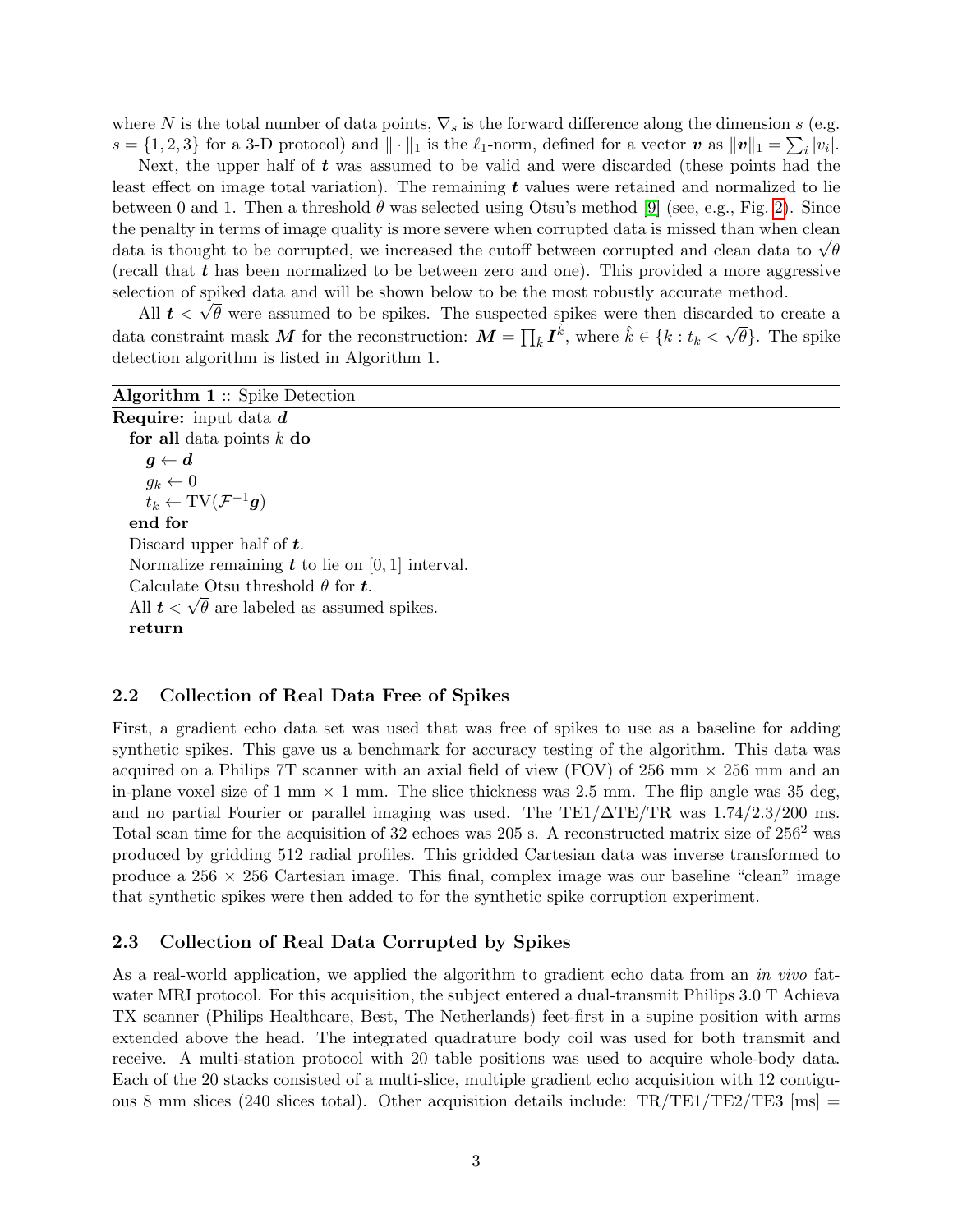$75/1.34/2.87/4.40$ ; flip angle  $20^{\circ}$ ; water fat shift = 0.325 pixels (BW = 1335.5 Hz/pixel); axial FOV  $= 500$  mm  $\times$  390 mm, acquired matrix size  $= 252 \times 195$ ; acquired voxel size  $= 2$  mm  $\times$  2 mm  $\times$ 8 mm. First-order shimming was performed for each slice stack. The total duration of data acquisition was 4 minutes and 16 seconds. Approximately 5 minutes of additional time was needed for table movement, preparation phases at each table position, and for breath holding pauses. Breath holding was performed for table positions covering the waist to the shoulders.

Reconstruction of water and fat images from the acquired multi-echo data was performed using a generalized three-point Dixon approach [\[10\]](#page-8-9) in which two solutions were found analytically in each voxel. Fat and water signal components were found by least squares fitting after the true solution was identified by imposing spatial smoothness in a 3D multi-seeded region growing scheme with a dynamic path that allowed low confidence regions to be solved after high confidence regions were solved.

#### 2.4 Reconstruction of Corrected Images

Images cleaned of spikes were then reconstructed using an unconstrained TV-regularized compressed sensing reconstruction that iteratively solved the following optimization problem:

<span id="page-3-0"></span>
$$
\boldsymbol{x}_{\text{clean}} = \underset{\boldsymbol{x}}{\text{arg min}} \text{TV}(\boldsymbol{x}) + \frac{\lambda}{2} \|\boldsymbol{M}\boldsymbol{\mathcal{F}}\boldsymbol{x} - \boldsymbol{M}\boldsymbol{d}\|_2^2, \tag{3}
$$

where  $\lambda$  is a scalar weighting factor that controls the balance between promoting sparsity of the gradient image and fidelity to the measured non-spiked data. (The total variation is the  $\ell_1$ -norm of the gradient image.) For the results here,  $\lambda$  was chosen to be high enough that excessive smoothing of the images was avoided; e.g.,  $\lambda = 50$  for unit-normed data. Since we only tested this on Cartesian data, we were able to use a fast split Bregman solver [\[11\]](#page-8-10) to solve the reconstruction in Eq. [3.](#page-3-0) The reconstruction code was adapted to run on a compute server with graphics processing unit (GPU) acceleration using Jacket 2.2 (AccelerEyes, Atlanta, GA) and MATLAB R2012a (MathWorks, Natick, MA).

### 3 Results

#### 3.1 Application to Data Synthetically Corrupted

We first applied the spike detection algorithm to a clean gradient echo data set of a healthy brain. This data set was originally spike free to the best of our knowledge. To simulate the effect of spiking on the data set in a situation in which the positions of the spikes were known, we added varying numbers of synthetically generated spikes to this data. Random locations in the k-space data were replaced with spikes with magnitudes equal to the DC coefficient and a phases randomly chosen between 0 and  $2\pi$ . Real spikes can, and probably will, have varying amplitudes, but choosing to fix the magnitude allowed us to concentrate on the detection accuracy in controlled conditions. For example, spikes of smaller magnitude would have been harder to detect, but they also would have a smaller influence on image quality, so the penalty for not detecting them would be smaller. Rather than explore the full problem space of possible spike forms, we chose a simple case for this test. The detection and correction required 7.4 s per case on a GPU-accelerated workstation.

The spike locations, corrupted images, and cleaned images are shown in Fig. [1](#page-4-0) for two cases: (1) the case with the largest number of spikes that still achieved perfect recovery, and (2) the case with the worst corruption in which a low-frequency datum was corrupted and our algorithm failed to recover it correctly. While Case 2 appears to be a failure of the algorithm, it was notably a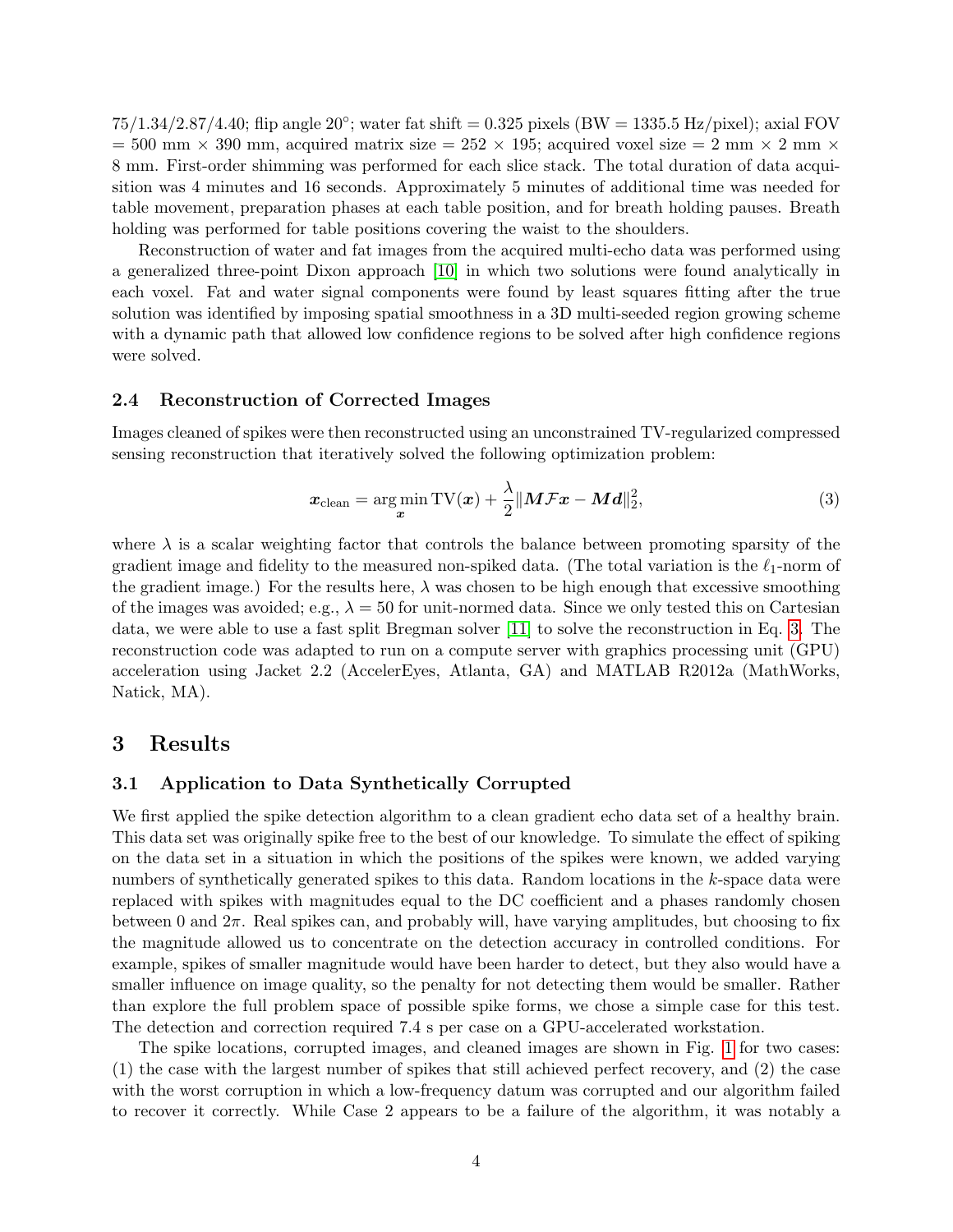case with 404 spikes. Case 1 was corrupted by 243 spikes and still achieved perfect recovery. One can see by comparing the middle images of each row in Fig. [1](#page-4-0) to the rightmost images how stark the difference is between the corrupted and recovered images and how dramatically the algorithm cleans up the corrupted images.



<span id="page-4-0"></span>Figure 1: Two examples of 7T brain gradient echo images with synthetic spikes added. The first (top row) is the case with the largest number of spikes (243) that still achieved a perfect reconstruction. The second case (bottom row) was the most severely corrupted case, with 404 spikes added. In this case, the algorithm labeled several points at low spatial frequencies as spikes (arrow), and the severe image artifact can be seen to be a very low spatial frequency feature. This suggests that some of the points deleted and replaced were in fact valid and that they were incorrectly replaced.

A demonstration of the way in which the algorithm separates spikes from genuine data is shown in Fig. [2.](#page-5-0) Here the lower half of the TV has been normalized and plotted in a histogram. The in Fig. 2. Here the lower half of the 1 v has been normalized and plotted in a histogram. The vertical dashed line is placed at the cutoff  $\sqrt{\theta}$ . Data that, when zeroed out, produce TV values less than the cutoff—to the left of the dashed line—are suspected spikes. Points to the right of the line are assumed to be correct. The histogram shows a bimodal distribution of TV values: a broad distribution at low values and a very narrow, highly peaked distribution near unity. Otsu's method chooses a TV cutoff value that minimizes the variance between these two distributions, but the histogram suggests that both distributions have overlapping tails, and hence the detection algorithm will in case with many spikes incorrectly label some valid points as spikes and spikes as valid. The goal is to minimize the number of such misclassifications, and Otsu's method is well suited to that goal.

To quantitatively evaluate the performance of our spike detection algorithm, we measured the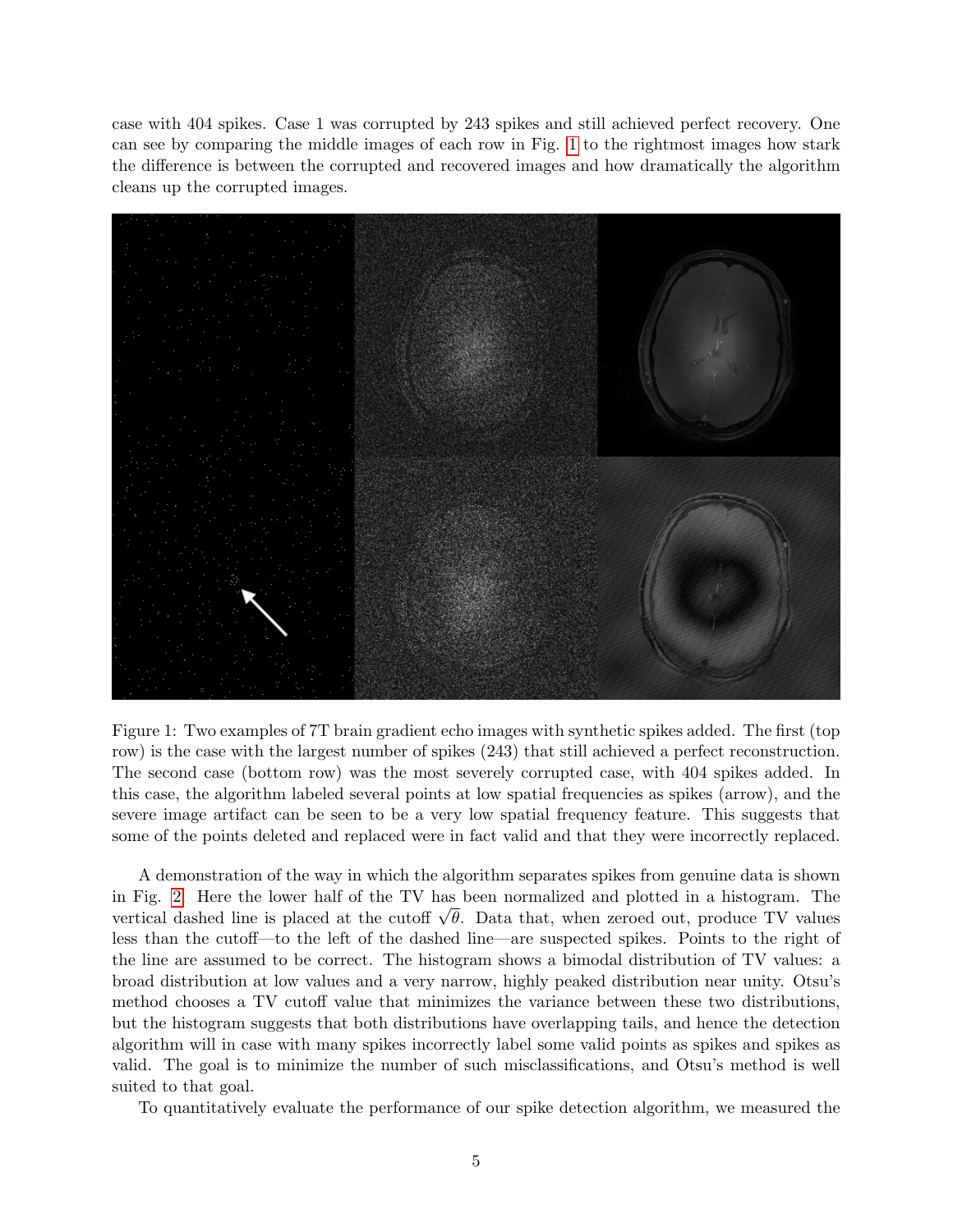

<span id="page-5-0"></span>Figure 2: Total variation histogram produced when synthetic spikes were added to 7T gradient echo brain data. Only the lower half of TV values are retained, and then Otsu's method is performed to determine a cutoff below which points are considered to be spike corrupted.

sensitivity, specificity, and Matthews correlation coefficient of the algorithm as the number of synthetically generated spikes increased using four different exponents for the Otsu's method cutoff:  $1/p$ , where  $p = \{1, 2, 3, 4\}$ . The results are shown in Fig. [3.](#page-10-0) The sensitivity and specificity can be written as  $TP/(TP + FN)$  and  $TN/(TN + FP)$ , respectively, where TP is the number of true positives, TN is the number of true negatives, FP is the number of false positives, and FN is the number of false negatives.

Since spike corruption tends to affect only a small fraction of the data set, the usual measure of detection accuracy, defined as  $(TP + TN)/total$  points, is unreliable. Instead we choose to present the Matthews correlation coefficient (MCC) of the classifications produced by the algorithm (Fig. [3c](#page-10-0)). The MCC can be thought of as a correlation coefficient between the measured and predicted classification of each point (corrupted or ok). The MCC can be calculated as

$$
MCC = \frac{TP \times TN - FP \times FN}{\sqrt{(TP + FP)(TP + FN)(TN + FP)(TN + FN)}}.
$$

We found that all three measures decline as more spikes were added, presumably because the number of real points that randomly had low TV values increased. Sensitivities were very uniformly high ( $> 0.95$ ) for  $p > 1$ . The worst sensitivity was 0.85 for  $p = 1$  at 404 spikes added.

The specificity of the technique is uniformly very high  $(> 0.999)$  no matter how many spikes were added or the exact value of  $p$ . This is because the vast majority of data points were never selected, and even a few false positives are insignificant compared to the total number of data points.

Finally, the MCC was above 0.9 for all p up to the maximum number of spikes, but  $p = 2$ was the highest at moderate to high spike corruption levels. For very small numbers of spikes,  $p = 1$  produced a higher MCC, but all p produced high coefficients ( $> 0.98$ ) at low corruption levels. Since correcting data sets with higher levels of spike correction is a more difficult problem, we believe that  $p=2$  is the best choice. This has suggested the choice of  $\theta^{1/2}$  for the cutoff, which we adopt throughout.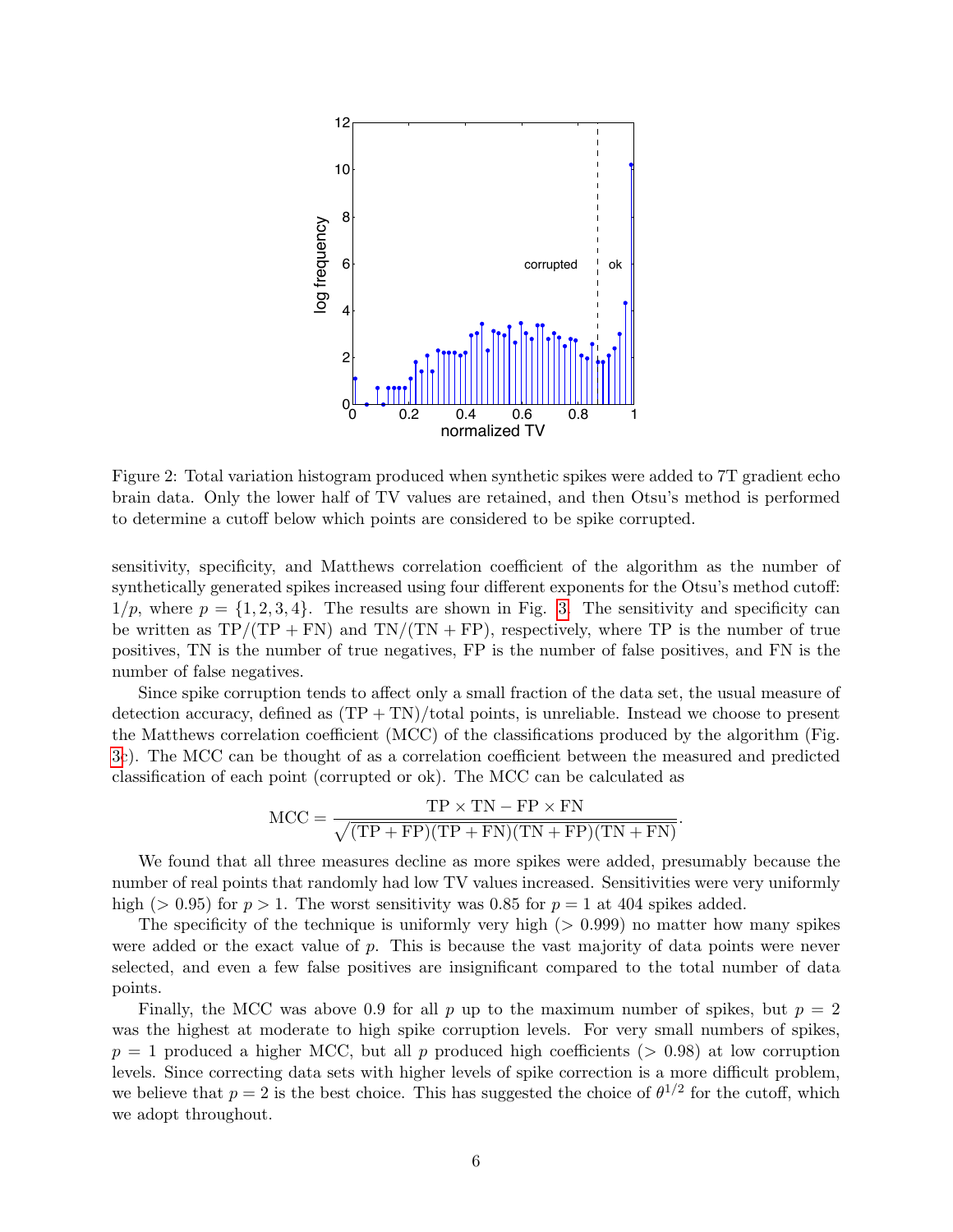### 3.2 Application to Data Corrupted by Real Spikes

Next, to test Algorithm 1 under real-world conditions with spikes at uncertain locations, we applied it to in vivo whole-body fat-water imaging gradient echo data acquired with a damaged RF room shield. RF interference had severely corrupted the data on almost every slice. These data were corrected using Algorithm 1 and then passed to a fat-water separation algorithm [\[10\]](#page-8-9) to compare the effects of the data scrubbing on derived quantitative parameters. Data from each echo time were processed separately. The total processing time necessary to correct all slices and echoes of this data set was approximately 30 min on a GPU-accelerated workstation using MATLAB R2012a (MathWorks, Natick, MA).

While the provenance of individual k-space points cannot be fully known in this case, visually the data appeared to contain hundreds of spikes spread across 240 slices. An example slice containing spikes is shown in Fig. [4.](#page-11-0) Algorithm 1 automatically detected scores of inconsistent points and eliminated them. The resulting reconstructed images were dramatically improved, and as a sideeffect many places throughout the derived fat-water images where water and fat fractions were swapped were corrected. This suggests that spike corruption can have a significant effect on derived image quantities. The histogram of TV values produced is shown in Fig. [5.](#page-12-0) With a much smaller number of spikes in this case, the form of the distribution is not as clear, but the cutoff produced by the algorithm seems to separate the relatively few number of corrupt points from the much more numerous valid points. The resulting images are shown in Fig. [6.](#page-13-0) Not only were corrupted points correctly located, but they were replaced with enough accuracy to improve the separation of water and fat in the imaging data.

We measured the artifact level reduction as the mean image magnitude in the region outside of the body. When the spikes were replaced with zeros, we found a 42% decrease in the artifact level outside the body. When a CS reconstruction was used to replace the points, we found a 47% decrease in artifact level.

## 4 Conclusion

We have shown a method for detecting and eliminating radio frequency spikes in MRI data that is automated, robust, and extremely accurate. We demonstrated the success of the technique on both synthetic corrupted data with known spikes and on whole-body gradient echo data corrupted by real RF spike noise. Our method achieved markedly improved images in both cases, and in the in vivo experiment also improved the derived fat and water images.

The most significant contribution of Algorithm 1 is the ability to detect corrupted  $k$ -space locations without human intervention. Whatever the source of error,  $k$ -space data that is inconsistent should produce a large effect on the image total variation, a feature that can be exploited to clean images by filtering out corrupted k-space data. Humans are excellent pattern recognizers, but requiring human intervention is slow and expensive. While Fourier coefficient thresholding certainly works in many cases, it is easy to show an example in which the spikes do not cross the threshold or where the assumptions about the falloff of complex coefficients at high spatial frequencies is incorrect. In fact, the real spike experiment shown here was made possible only because the spiking in this case was missed by the MRI scanner's commercial built-in algorithm that uses Fourier amplitude thresholding.

The second step of the algorithm, to reconstruct the corrupted data with compressed sensing, is actually only a small (11% relative) improvement over replacing the spiked data with zeroes, but it demonstrates the ability of CS to accurately estimate missing data. The use of CS is justified here because the points deleted were chosen because of their effect on the TV, and CS replaces data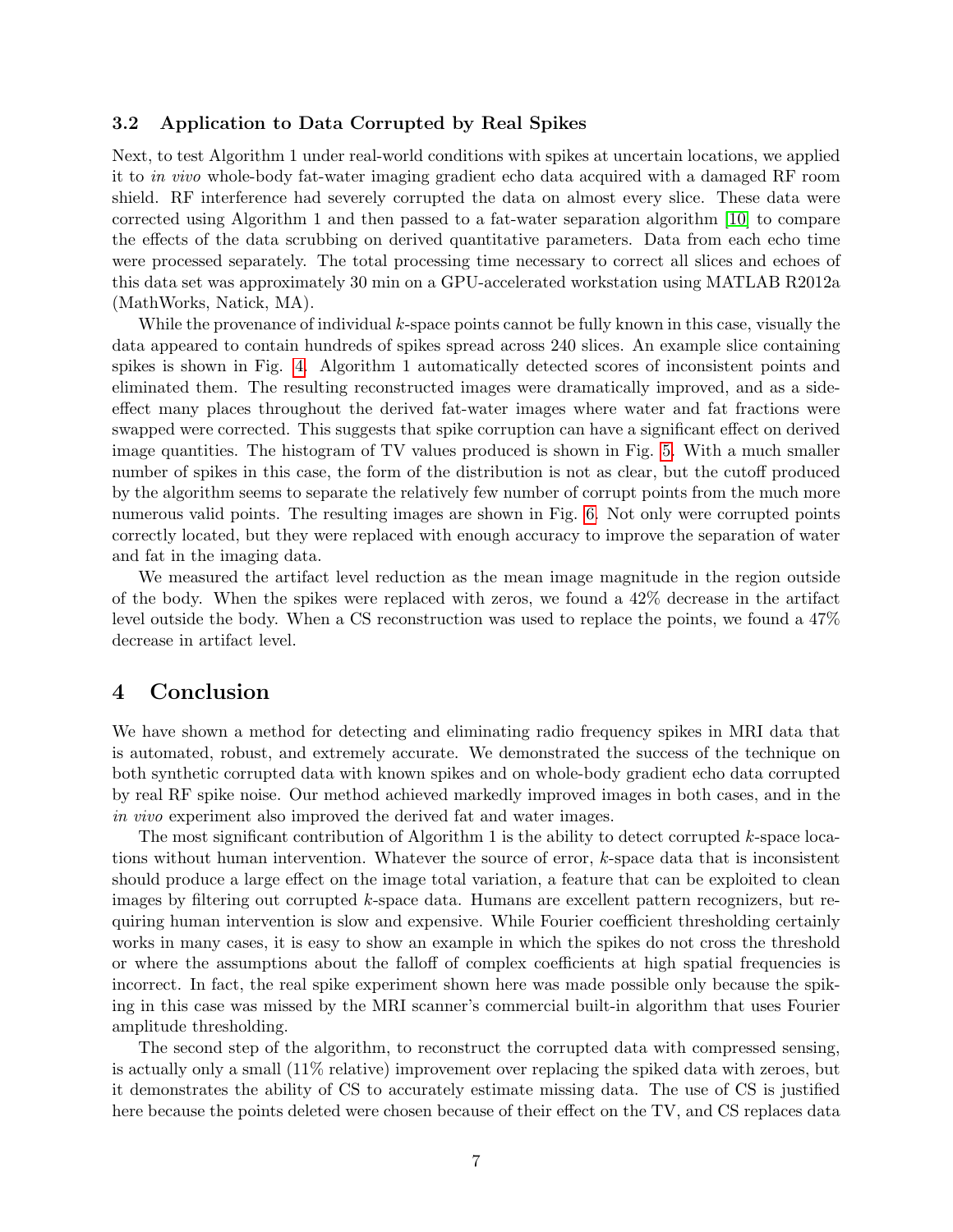such that the TV effect is minimized. Given the small effect of CS, though, we stress that detection and replacement of spikes, even with zeroes, is more important than implementing the ability to reconstruct the missing data with CS. We choose to show the CS results here for completeness.

Our algorithm does not blur or excessively smooth the image, as can occur with TV-based denoising. Since we are only undersampling the image by a very small amount in  $k$ -space, the data constraint is enforced in the Fourier domain, and we are not affecting the image as much as imagedomain techniques like TV denoising. In fact, the amount of data altered here is so slight that only the sinusoidal ripples were removed, and even the background Rician noise in the magnitude image was left intact.

We note that the artifacts due to spiking are coherent and structured, but CS still works perfectly. The literature of compressed sensing MRI frequently refers to the requirement that image artifacts due to the random undersampling be "incoherent," but this is somewhat incorrect. CS theory states that the measurement basis and the sparse basis should be incoherent, in this case the image gradient and the Fourier measurement. This allows the sparse basis to maximally constrain the data in the measurement domain, effectively turning a global effect into information about single  $k$ -space points. In fact, in the case of RF spike noise with one spike, the image artifact will be extremely coherent, consisting of just one frequency, but TV minimization works extraordinarily well to eliminate it because a single errant point in k-space produces a global effect on the gradient image.

While Algorithm 1 appears to be robust and flexible, many improvements could be added to increase its accuracy and sensitivity. For example, inconsistencies across multiple receive coil channels or dynamic acquisitions could supplement detection criteria to increase accuracy, perhaps by comparing the variance of k-space points across time or coil. Most functional MRI and diffusion tensor imaging studies acquire dozens or hundreds of sequential dynamic images with echo-planar readouts that are demanding of gradient hardware and that can frequently cause spiking. The advantage of the large number of dynamics acquired in these studies is that each k-space location is acquired many times, allowing temporal correlations and statistical methods to be added to the basic TV method presented here. Presumably, the spike distribution would be broader with a higher mean in the histogram of temporal variances for each point. Otsu's method could determine a separation threshold based on this criteria instead of the TV value alone, or perhaps both could be included in the categorization criteria.

Also, contiguous data samples instead of single k-space points could be deleted. Because spike occurrence is a temporal phenomenon and  $k$ -space is traversed through time, portions of  $k$ -space larger than a single point may be corrupted by a single RF event. The data in Fig. [4](#page-11-0) show an example of this: the bright spikes are clustered and trail along the vertical (readout) axis. In the future, this could possibly be exploited to improve detection accuracy.

If  $k$ -space locations were considered in pairs or larger groups, as well as in isolation, the detection might be improved. The computational penalty for this would be large, however, since each comparison requires a full 2D or 3D fast Fourier transform. Note that examples shown here are 2D only, and moving to a full 3D treatment would be significantly more computationally intensive, but not impossible.

With different data corruption models, this approach could even be extended to motion compensation, Nyquist ghosting, pulsatile artifacts, etc., in which entire readout lines are corrupted or have a systematic error. In these cases, the image TV could constrain the replacement of entire readout lines or help constrain empirical fits in parametric models, such as in the case of gradient delay estimation. However, it is important to note that the concept of identifying inconsistent or corrupted lines of k-space caused by motion or other sources of data perturbation is not novel. Many methods are described in the literature to detect and compensate for artifacts caused by such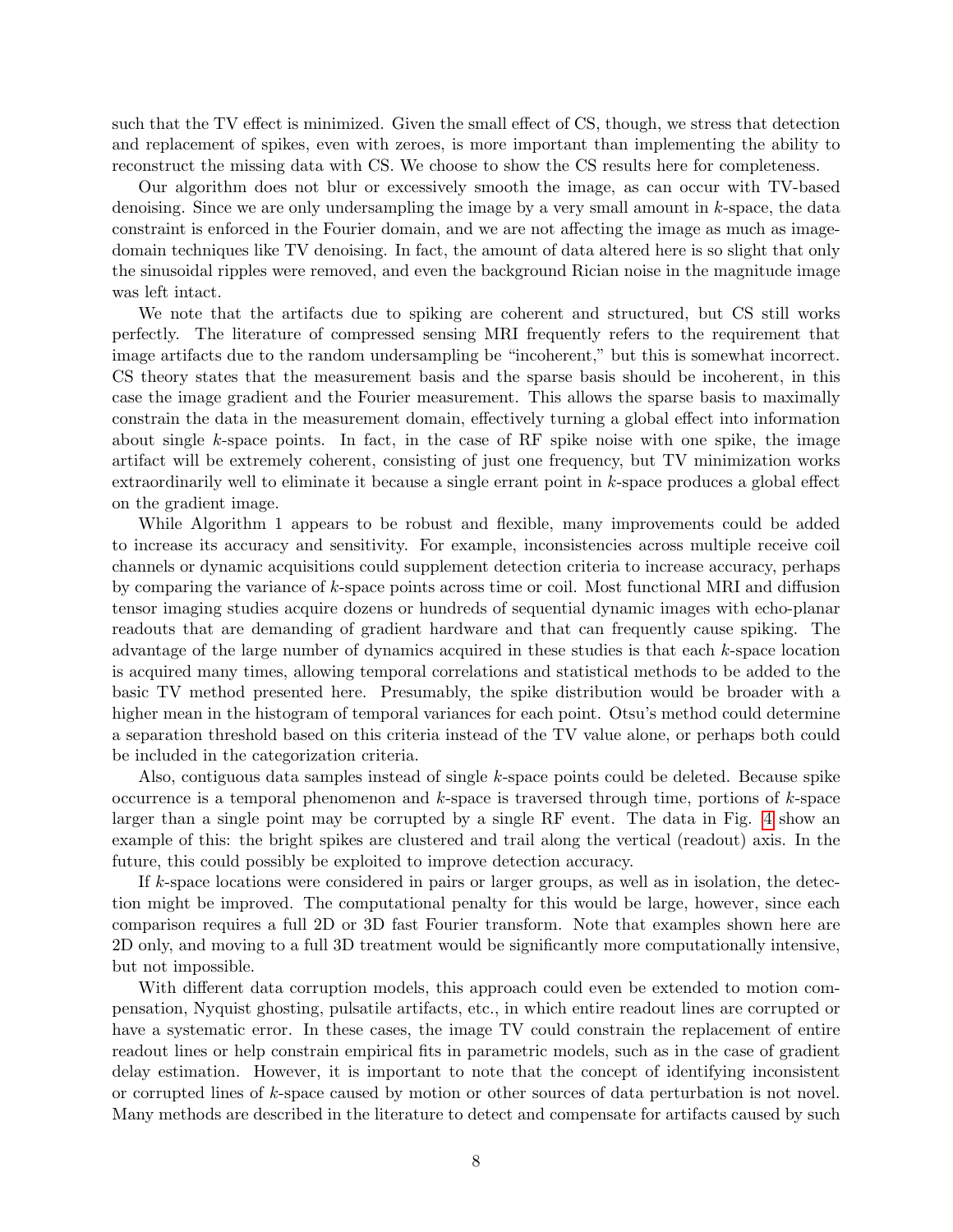k-space corruption including (but not limited to) dedicated navigator echoes [\[12,](#page-9-0) [13\]](#page-9-1), self-navigation [\[14,](#page-9-2) [15\]](#page-9-3), iterative autofocusing [\[16,](#page-9-4) [17\]](#page-9-5), and methods based on the data redundancy afforded by multi-channel receive coils [\[18,](#page-9-6) [19,](#page-9-7) [20\]](#page-9-8).

The ultimate goal of this type of approach is to create an automated data post-processing step that detects and eliminates RF spikes and creates a "clean" k-space for the reconstruction pipeline. The method presented here is compatible with a reconstruction post-processing pipeline that works with little or no user intervention to clean up data. Additionally, Algorithm 1 could be modified to aid quality control checks of clinical systems and monitor hardware function. Finally, we have provided evidence here that with an effective spike detection and correction method, discarding a data set due to spiking artifacts may rarely be necessary.

### Acknowledgments

Financial support from NIBIB T32 EB001628 and NCI R25CA092043, NCATS UL1 TR000445.

# References

- <span id="page-8-0"></span>[1] M Staemmler and K Gersonde. Echo shape analysis and image size adjustment on the level of echoes: improvement of parameter-selective proton images. Mag Reson Med, 3(3):418–24, June 1986.
- <span id="page-8-1"></span>[2] T F Foo, N S Grigsby, J D Mitchell, and B E Slayman. SNORE: spike noise removal and detection. IEEE Trans. Med. Imag., 13(1):133–6, January 1994.
- <span id="page-8-2"></span>[3] X Zhang, P F Van De Moortele, J Pfeuffer, and X Hu. Elimination of k-space spikes in fMRI data. Mag Reson Imag, 19(7):1037–41, September 2001.
- <span id="page-8-3"></span>[4] S Chavez, P Storey, and S J Graham. Robust correction of spike noise: application to diffusion tensor imaging. Mag Reson Med, 62(2):510–9, August 2009.
- <span id="page-8-4"></span>[5] Y H Kao and J R MacFall. Correction of MR kappa-space data corrupted by spike noise. IEEE Trans. Med. Imag., 19(7):671–80, July 2000.
- <span id="page-8-5"></span>[6] E J Candès. Compressive sampling. *Proc Intl Cong Mathematicians*, 17(4):295–303, 2006.
- <span id="page-8-6"></span>[7] D L Donoho. Compressed sensing. IEEE Tran Inf Theory, 52(4):1289–1306, 2006.
- <span id="page-8-7"></span>[8] Michael Lustig, David L Donoho, Juan M Santos, and John M Pauly. Compressed Sensing MRI. IEEE Sig Proc Mag, 25(2):72–82, 2008.
- <span id="page-8-8"></span>[9] Nobuyuki Otsu. A threshold selection method from gray-level histograms. IEEE Trans. Systems, Man, and Cybernetics, 9(1):62–66, 1979.
- <span id="page-8-9"></span>[10] Johan Berglund, Lars Johansson, Hå kan Ahlström, and Joel Kullberg. Three-point Dixon method enables whole-body water and fat imaging of obese subjects. Mag Reson Med, 63(6):1659–68, June 2010.
- <span id="page-8-10"></span>[11] T Goldstein and S Osher. The split Bregman method for L1-regularized problems. SIAM J Imag Sci, pages 1–21, 2009.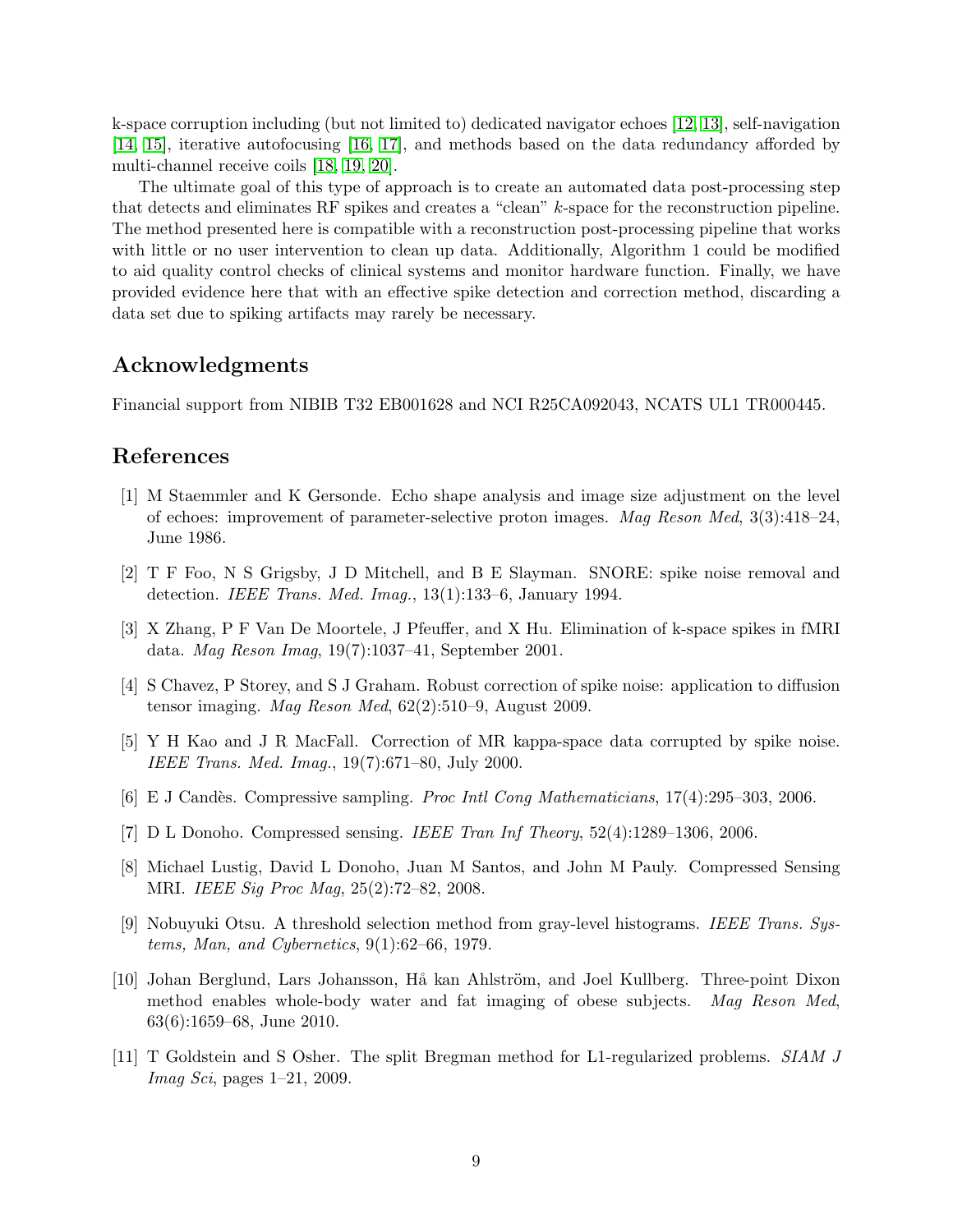- <span id="page-9-0"></span>[12] R L Ehman and J P Felmlee. Adaptive technique for high-definition MR imaging of moving structures. Radiology, 173(1):255–63, October 1989.
- <span id="page-9-1"></span>[13] Anja C S Brau and Jean H Brittain. Generalized self-navigated motion detection technique: Preliminary investigation in abdominal imaging. Magnetic Resonance in Medicine, 55(2):263– 70, February 2006.
- <span id="page-9-2"></span>[14] J G Pipe. Motion correction with PROPELLER MRI: application to head motion and freebreathing cardiac imaging. Magnetic Resonance in Medicine, 42(5):963–9, November 1999.
- <span id="page-9-3"></span>[15] E Brian Welch, Phillip J Rossman, Joel P Felmlee, and Armando Manduca. Self-navigated motion correction using moments of spatial projections in radial MRI. *Magnetic Resonance in* Medicine, 52(2):337–45, August 2004.
- <span id="page-9-4"></span>[16] D Atkinson, D L Hill, P N Stoyle, P E Summers, and S F Keevil. Automatic correction of motion artifacts in magnetic resonance images using an entropy focus criterion. IEEE transactions on medical imaging, 16(6):903–10, December 1997.
- <span id="page-9-5"></span>[17] A Manduca, K P McGee, E B Welch, J P Felmlee, R C Grimm, and R L Ehman. Autocorrection in MR imaging: adaptive motion correction without navigator echoes. Radiology, 215(3):904–9, June 2000.
- <span id="page-9-6"></span>[18] M Bydder, D J Larkman, and J V Hajnal. Detection and elimination of motion artifacts by regeneration of k-space. Magnetic Resonance in Medicine, 47(4):677–86, April 2002.
- <span id="page-9-7"></span>[19] David J Larkman, David Atkinson, and Jo V Hajnal. Artifact reduction using parallel imaging methods. Topics in magnetic resonance imaging : TMRI, 15(4):267–75, August 2004.
- <span id="page-9-8"></span>[20] David Atkinson. Incoherent artefact correction using PPI. NMR in biomedicine, 19(3):362–7, May 2006.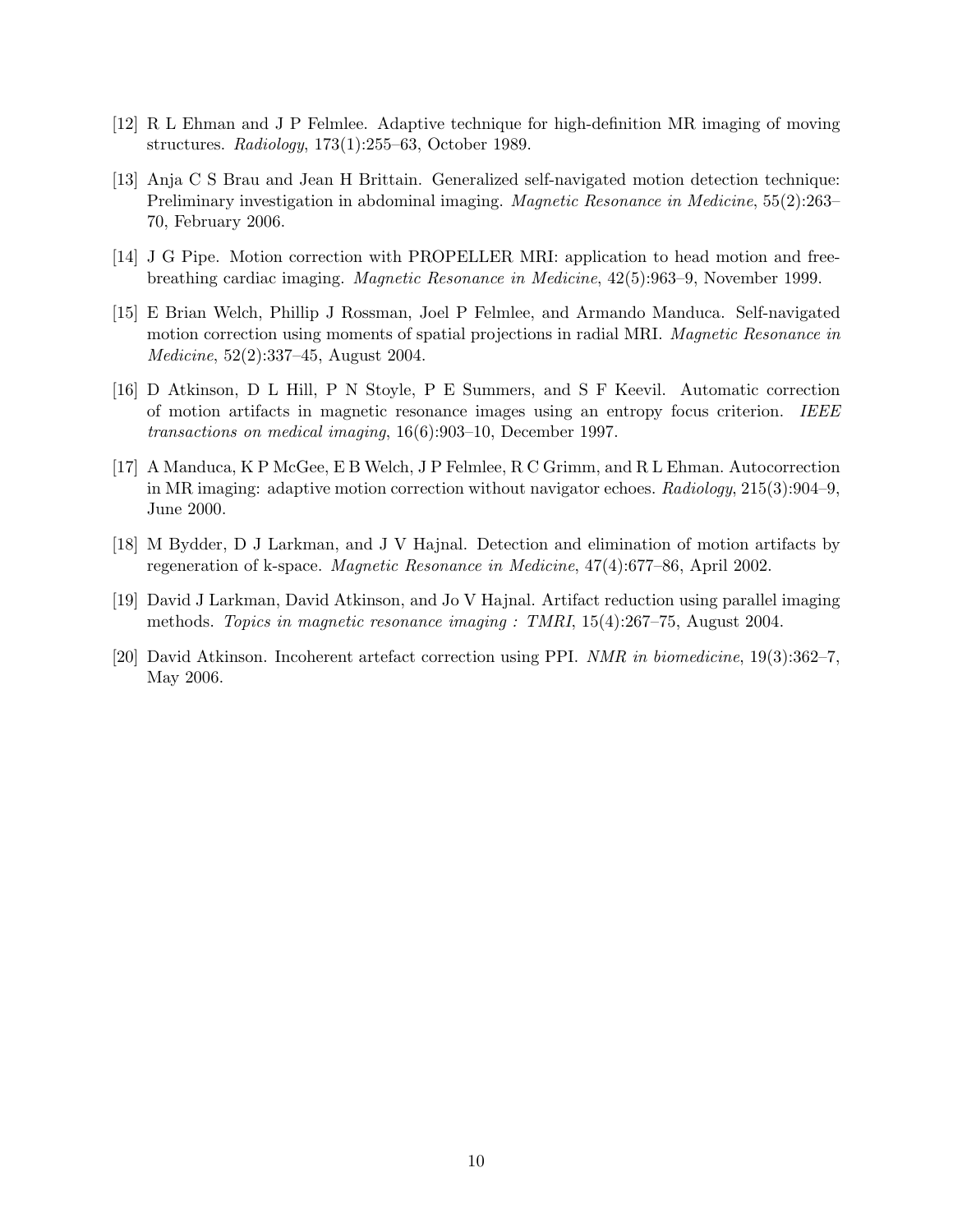

<span id="page-10-0"></span>Figure 3: Numerical experiment showing the robustness of the spike detection accuracy to the number of spikes added in the synthetically spiked brain example and to adjustments to the threshold given by Otsu's method. Each curve with points corresponds to raising the Otsu's threshold to the specified fractional power  $(1/p, \text{ where } p \in \{1, 2, 3, 4\})$ , and the solid black line is perfect agreement with the number of spikes added (i.e. 100% detection accuracy). Taking the square root of the Otsu threshold  $(p = 2)$  seems to give the most robust accuracy as the number of spikes increases.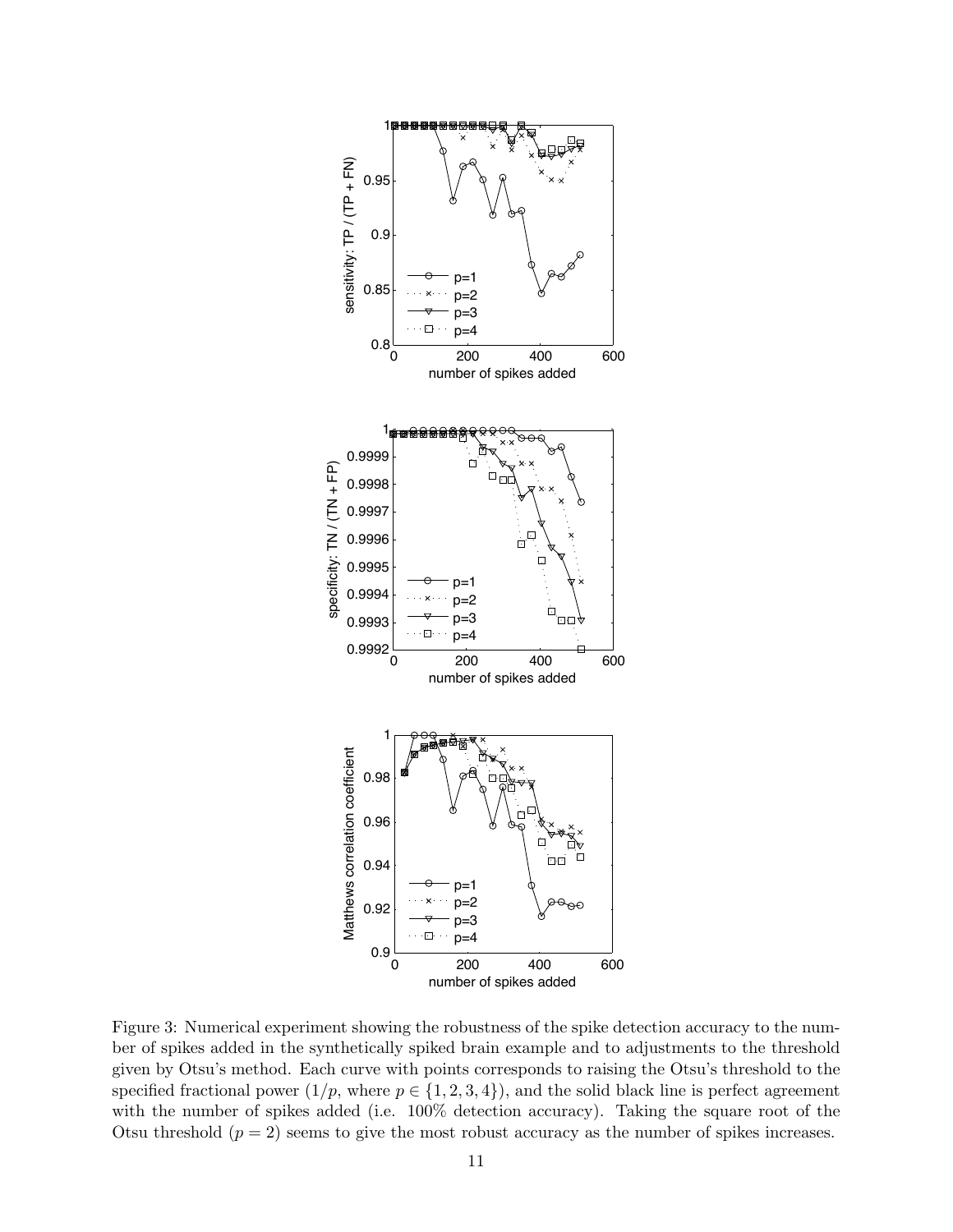<span id="page-11-0"></span>

Figure 4: Example of spike corruption in k-space from the fat-water imaging data set acquired in the in vivo experiment. The bright points that don't follow the general pattern of data are almost certainly corrupted. Low intensity features have been scaled up to aid visualization by taking the square root of the magnitude of the coefficients. This is the same data used for the uncorrected images in Fig. [6.](#page-13-0)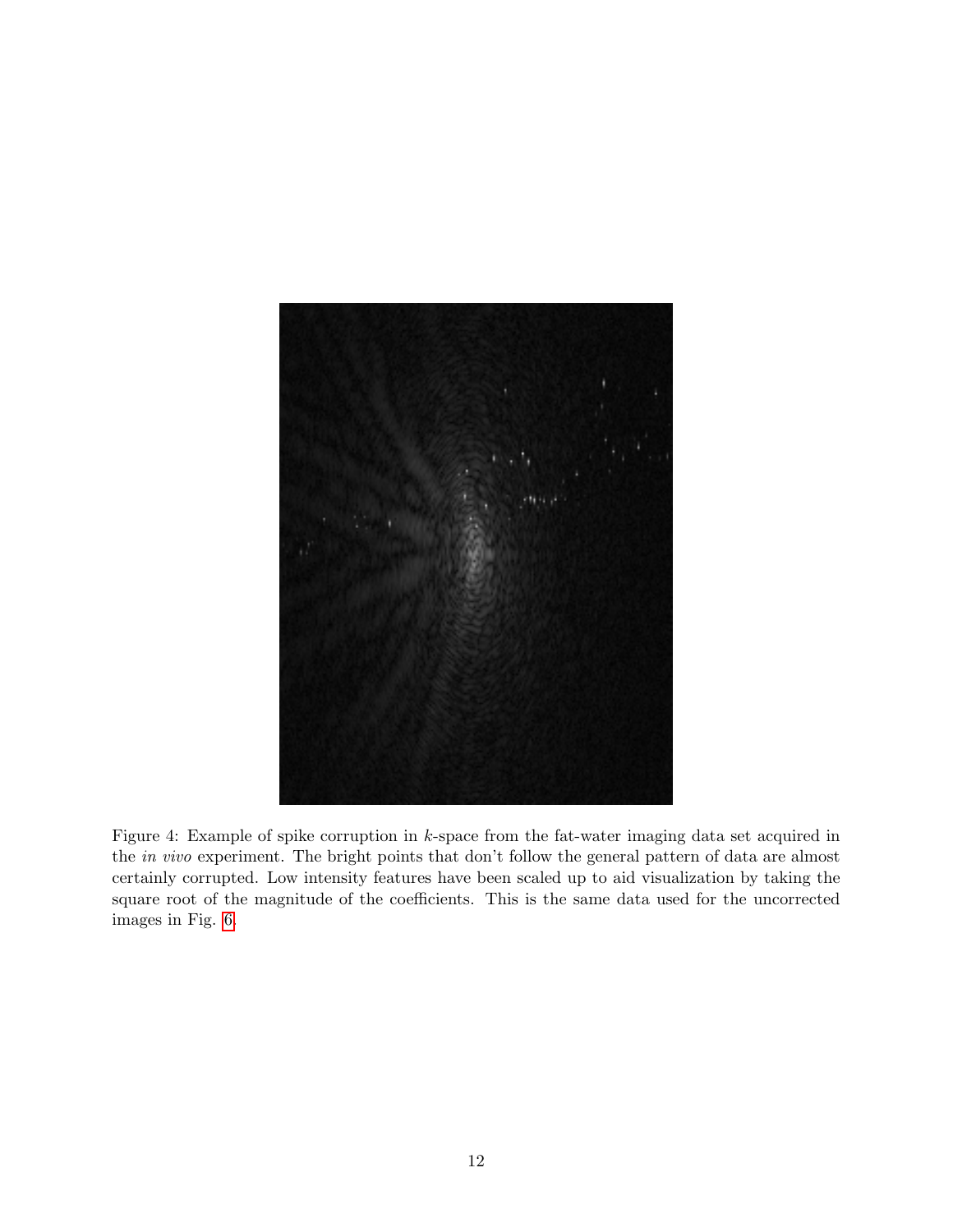

<span id="page-12-0"></span>Figure 5: Histogram of normalized total variation for the corrupted fat-water imaging data. The number of spikes is much smaller in this real-world case, but the general characteristics of the histogram are the same. The cutoff obtained using Otsu's method shows again a good division between the few spikes and the much more numerous non-spike-corrupted data.